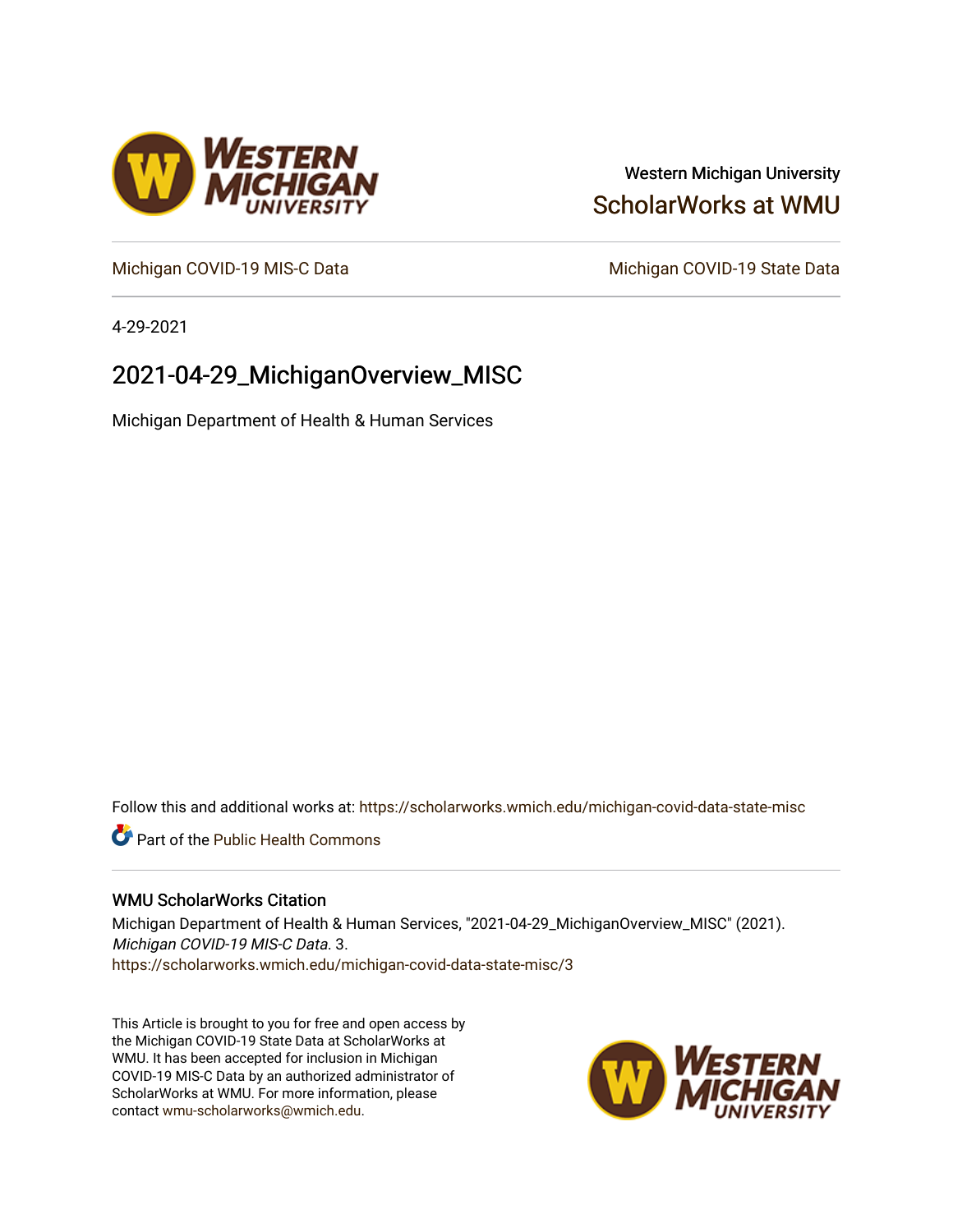# **MIS-C Data and Reporting**

#### **What is MIS-C?**

Multisystem Inflammatory Syndrome in Children (MIS-C) is a condition in children and adolescents under 21 years of age where multiple organ systems become inflamed or dysfunctional which occurs in association with illness. Children with MIS-C may have a fever and various symptoms, including abdominal (gut) pain, vomiting, diarrhea, neck pain, rash, bloodshot eyes, or feeling extra tired. We do not yet know what causes MIS-C. However, many children with MIS-C were infected with the virus that causes COVID-19, or had been around someone with COVID-19.

Health care providers and local health departments are asked to maintain a high degree of suspicion for MIS-C in pediatric and adolescent patients presenting with symptoms similar to Kawasaki Disease or ill individuals who have been previously exposed to COVID-19 with signs and symptoms. Patients have presented with persistent fever\*, hypotension, multiorgan (cardiac, gastrointestinal, renal, hematologic, dermatologic, and neurologic) involvement, and elevated inflammatory markers. Respiratory symptoms have been present in some, but are not a common finding.

\*Persistent fever is a measured fever of 100.4°F (38.0°C) or greater for at least 24 hours, or report of subjective fever lasting at least 24 hours.

#### **Reported Cases of Multisystem Inflammatory Syndrome in Children (MIS-C)**

*Data will be updated on the first and third Thursdays of the month.*

| Multisystem Inflammatory Syndrome in Children (MIS-C) Michigan Data Summary 4/29/2021 |                       |  |  |  |
|---------------------------------------------------------------------------------------|-----------------------|--|--|--|
| # Cases Confirmed and Reported to CDC*                                                | 106                   |  |  |  |
| MIS-C associated Deaths                                                               | 5 or fewer            |  |  |  |
| Cases admitted to ICU                                                                 | 73 (68.9%)            |  |  |  |
| <b>Onset Date Range</b>                                                               | 04/14/20 to 4/12/2021 |  |  |  |
| Age Range                                                                             | $0-20$ years          |  |  |  |

## \*Meets CDC Case definition **<https://emergency.cdc.gov/han/2020/han00432.asp>**

#### **DEMOGRAPHIC INFORMATION (N=106)**

| <b>Age Group</b> | Count         | %     | Race                          | Count | $\%$  |
|------------------|---------------|-------|-------------------------------|-------|-------|
| $0-4$ yrs        | 28            | 26.4% | <b>Black/African American</b> | 41    | 38.7% |
| 5-10 yrs         | 45            | 42.5% | Caucasian                     | 48    | 45.3% |
| $>10$ yrs        | 33            | 31.1% | All Others / Unknown          | 17    | 16.0% |
| Gender           | <b>Counts</b> | $\%$  | <b>Ethnicity</b>              | Count | $\%$  |
| Male             | 60            | 56.6% | Not Hispanic or Latino        | 68    | 64.1% |
| Female           | 46            | 43.4% | Hispanic or Latino            | 11    | 10.4% |
| <b>Unknown</b>   |               | 0.0%  | <b>Unknown</b>                | 27    | 25.5% |